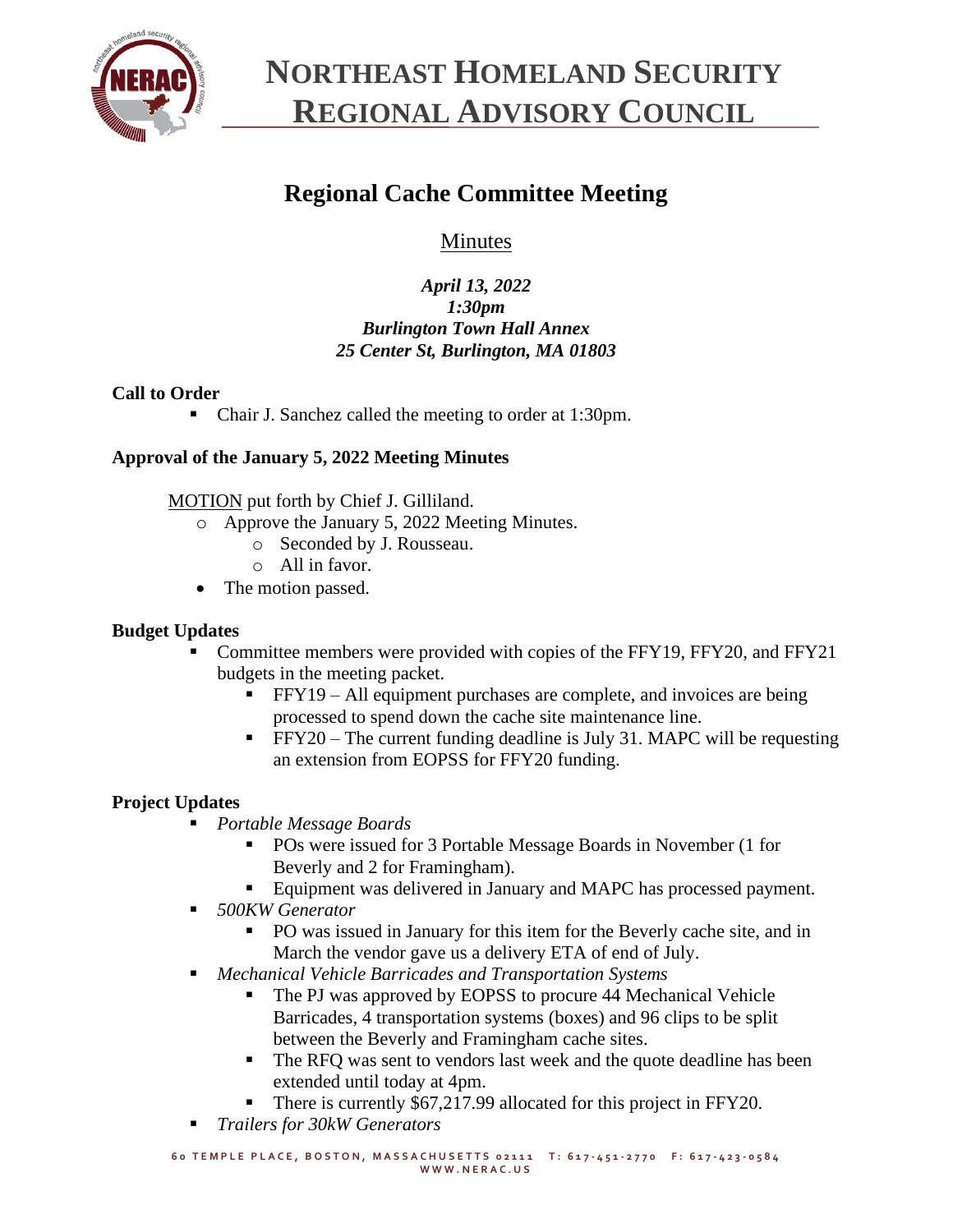

- The PJ was approved by EOPSS to procure 3 trailers for 30kW generators.
- The RFQ was sent to vendors last week and was due yesterday. 1 quote was received within budget. Vendor specs have been sent to Beverly to confirm before an award is made.
- *Cache Maintenance and Operations*
	- The FFY21 PJ for Cache Maintenance and Operations has been approved by EOPSS.
	- This allows for \$140,000 in FY21 funding to support required maintenance, repairs, and operations costs for the cache program and equipment.
	- Procedures for maintenance approvals will be determined with cache sites once a new location is determined.

### **Restructuring of NERAC Cache Program**

- New MOUs with Cache Host Communities
	- In the meeting packet, committee members received a draft MOU that outlines NERAC, MAPC and the Cache Site Host Municipality's roles and responsibilities within the new system without the fee structure.
	- **•** The draft identifies how reimbursement will work at a high level.
	- The committee determined more time was needed to review the MOU, and will reconvene next month to discuss. Committee members will send questions/revisions to MAPC prior to the next meeting.
	- MAPC will share a copy of the old/current MOU to compare.
	- We are still waiting to hear from EOPSS/FEMA regarding what will happen to the funding that is currently in the cache accounts.
- Closure of the Lexington Site
	- Removal of Equipment from Site
		- o The Lexington Cache manager has informed the Committee that Lexington would no longer like to participate as a NERAC cache site.
		- o Equipment can be moved to Beverly to ensure it is being maintained and properly stored in the meantime and inventoried as soon as possible.
		- o Cache Loan forms will be used for sign-off on both ends that Lexington is releasing the equipment to Beverly.
		- o Beverly will provide MAPC a cost estimate to transport, inventory, inspect, and conduct maintenance on the Lexington equipment
			- MAPC will review the estimate to determine how to procure the work. City employees can conduct the work for reimbursement, but contractors would require procurement.
		- o Damaged items purchased for a unit price of under \$5,000 may be disposed of.
		- o The Committee will hold meeting at the Lexington Cache Site at which MAPC will conduct an inventory check.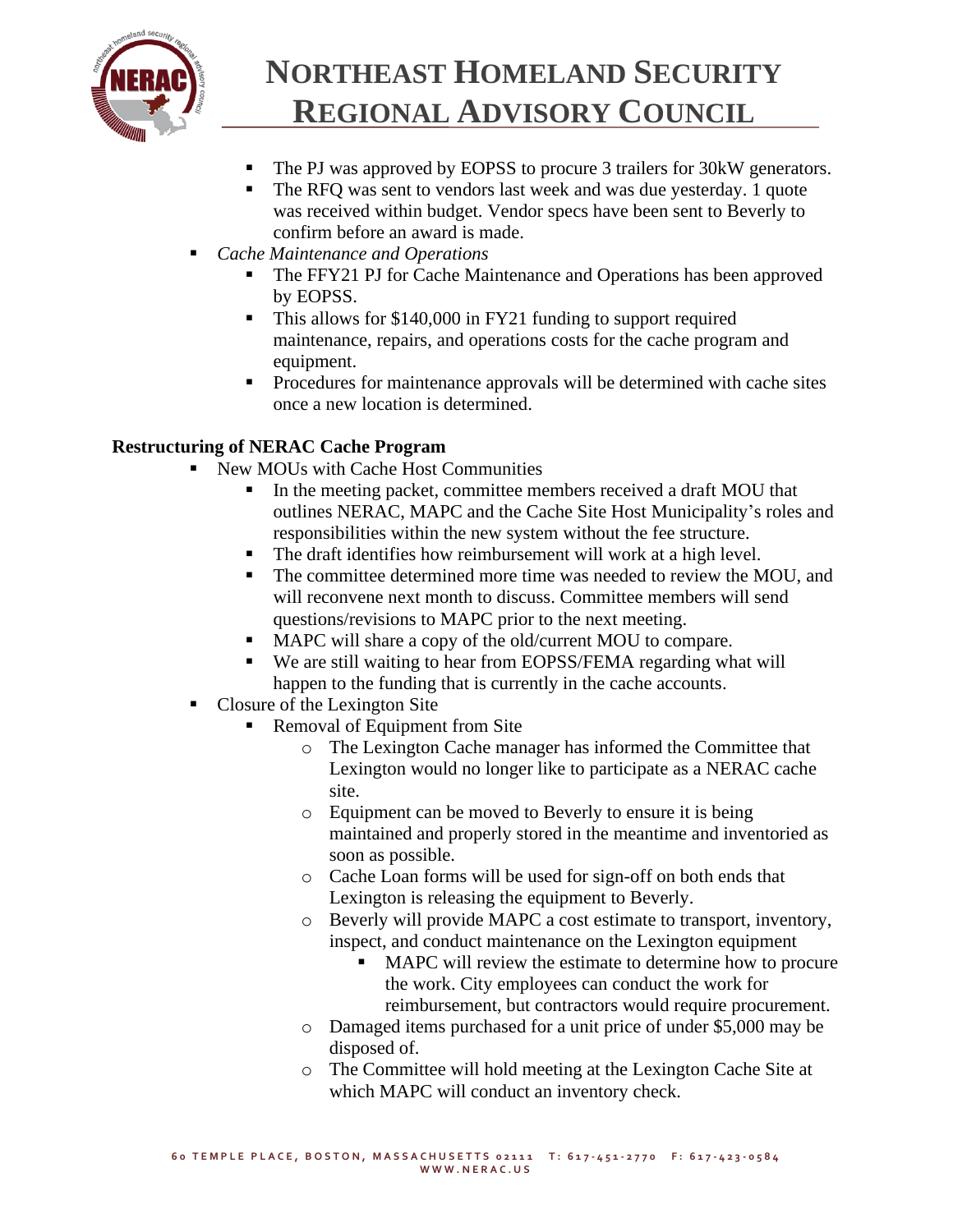

### MOTION put forth by Chief J. Gilliland.

- o Relocate the Lexington cache equipment to Beverly and Framingham cache sites.
	- o Seconded by J. Rousseau.
	- o All in favor.
- The motion passed.
- Options for a New Cache Site Location
	- A map of current cache site distribution areas was included in the meeting packet for consideration.
		- o J. Sanchez stated a preference to relocate it to a DPW facility.
		- o Beverly Satellite Cache Site(s) can be considered.

### **FY22 Plan Development Process**

- EOPSS is awaiting the NOFO before sending out official guidance, but they have shared preliminary information.
- Regions can expect near-level funding.
- The six national priority areas are:
	- Enhancing the protection of soft targets/crowded places (3% minimum spend)
	- **Enhancing information and intelligence sharing and cooperation with federal** agencies, including DHS (3% minimum spend)
	- Combating domestic violent extremism (3% minimum spend)
	- NEW: Enhancing community preparedness and resilience (3% minimum spend)
	- Enhancing cybersecurity (no minimum)
	- NEW: Enhancing election security (no minimum spend)
- **•** The FY22 Project Request Form has been sent to all committees and stakeholders.
- **•** There will likely be a tight turnaround for the deadlines from EOPSS, so Committee members should come to the May meeting ready to discuss ideas and put a project list together.

### **New Business Unforeseen by the Chair**

▪ None.

MOTION put forth by Chief J. Gilliland.

- $\overline{\circ}$  Adjourn the meeting.
	- o Seconded by M .Collins.
	- o All in favor.
- The motion passed.

### **\*\* Next Meeting: A Cache Committee meeting will be held on May 11, 2022 at 1:30 PM at the Beverly Cache Site. An additional meeting will be scheduled prior to that for a Lexington Site Visit/Inventory \*\***

#### ATTENDEES – COMMITTEE MEMBERS

John Sanchez: Burlington Public Works\* Chief Jason Gilliland: Marblehead Fire Department\* Mark Foster: Beverly Emergency Management\* Mike Collins: City of Beverly Heather Tecce: MEMA